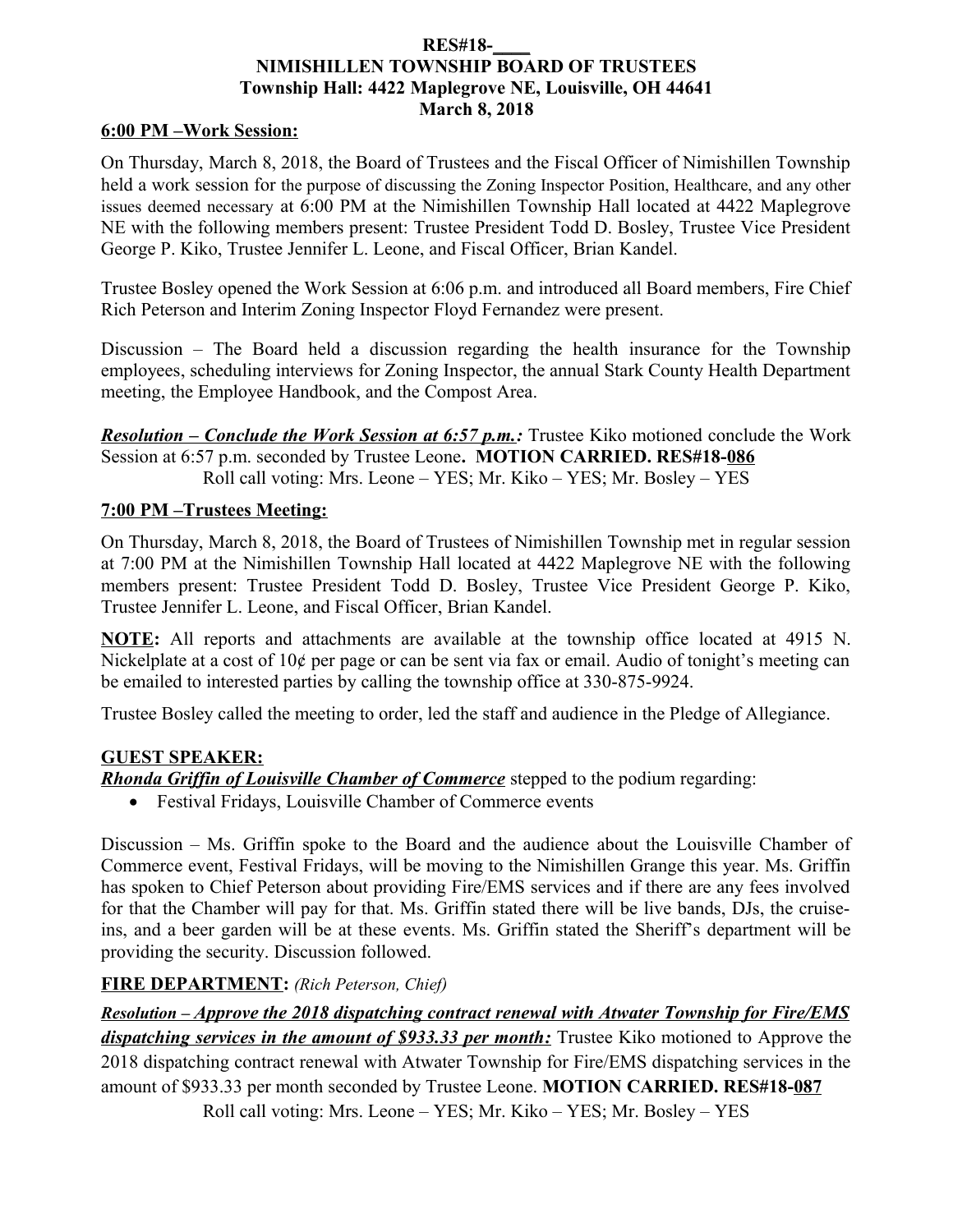*Trustees Minutes – 2018, March 8 (Cont.)*

 *Resolution – Approve the 2018 dispatching contract renewal with the East Sparta Fire Department for Fire/EMS dispatching services in the amount of \$470.33 per month:* Trustee Kiko motioned to Approve the 2018 dispatching contract renewal with the East Sparta Fire Department for Fire/EMS dispatching services in the amount of \$470.33 per month seconded by Trustee Leone. **MOTION CARRIED. RES#18-088**

Roll call voting: Mrs. Leone – YES; Mr. Kiko – YES; Mr. Bosley – YES

 *Resolution – Approve the 2018 dispatching contract renewal with the Hartville Fire Department for Fire/EMS dispatching services in the amount of \$3,456.66 per month:* Trustee Kiko motioned to Approve the 2018 dispatching contract renewal with the Hartville Fire Department for Fire/EMS dispatching services in the amount of \$3,456.66 per month seconded by Trustee Leone. **MOTION CARRIED. RES#18-089**

Roll call voting: Mrs. Leone – YES; Mr. Kiko – YES; Mr. Bosley – YES

 *Resolution – Approve the 2018 dispatching contract renewal with Marlboro Township for Fire/EMS dispatching services in the amount of \$1,042.66per month:* Trustee Kiko motioned to Approve the 2018 dispatching contract renewal with Marlboro Township for Fire/EMS dispatching services in the amount of \$1,042.66 per month seconded by Trustee Leone. **MOTION CARRIED. RES#18-090**

Roll call voting: Mrs. Leone – YES; Mr. Kiko – YES; Mr. Bosley – YES

 *Resolution – Approve the 2018 dispatching contract renewal with Quad Ambulance District for Fire/EMS dispatching services in the amount of \$2,074.00 per month:* Trustee Kiko motioned to Approve the 2018 dispatching contract renewal with Quad Ambulance District for Fire/EMS dispatching services in the amount of \$2,074.00 per month seconded by Trustee Leone. **MOTION CARRIED. RES#18-091**

Roll call voting: Mrs. Leone – YES; Mr. Kiko – YES; Mr. Bosley – YES

 *Resolution – Approve the 2018 dispatching contract renewal with Uniontown Fire Department Fire/EMS dispatching services in the amount of \$2,538.66 per month:* Trustee Kiko motioned to Approve the 2018 dispatching contract renewal with Uniontown Fire Department for Fire/EMS dispatching services in the amount of \$2,538.66 per month seconded by Trustee Leone. **MOTION CARRIED. RES#18-092**

Roll call voting: Mrs. Leone – YES; Mr. Kiko – YES; Mr. Bosley – YES

Discussion – Chief Peterson informed the Board that he has advertised and received quotes for the mowing of the fire stations. Chief Peterson received a quote from Mahon Property Maintenance, who provided their services last few years. Chief Peterson stated that Mahon's has done a great job and their rates are the same, \$35, \$40, & \$35 for each station totaling \$110 per mowing. Chief Peterson stated the he received an email from another place and he emailed them asking for a quote but he has not heard back. After discussion, the Board and Chief Peterson decided to go with Mahon Property Maintenance for their mowing services.

 *Resolution – Approve Mahon Property for fire station mowing for \$110 per mowing for 3 stations:* Trustee Kiko motioned to Mahon Property for fire station mowing for \$110 per mowing for 3 stations seconded by Trustee Leone. **MOTION CARRIED. RES#18-092**

Roll call voting: Mrs. Leone – YES; Mr. Kiko – YES; Mr. Bosley – YES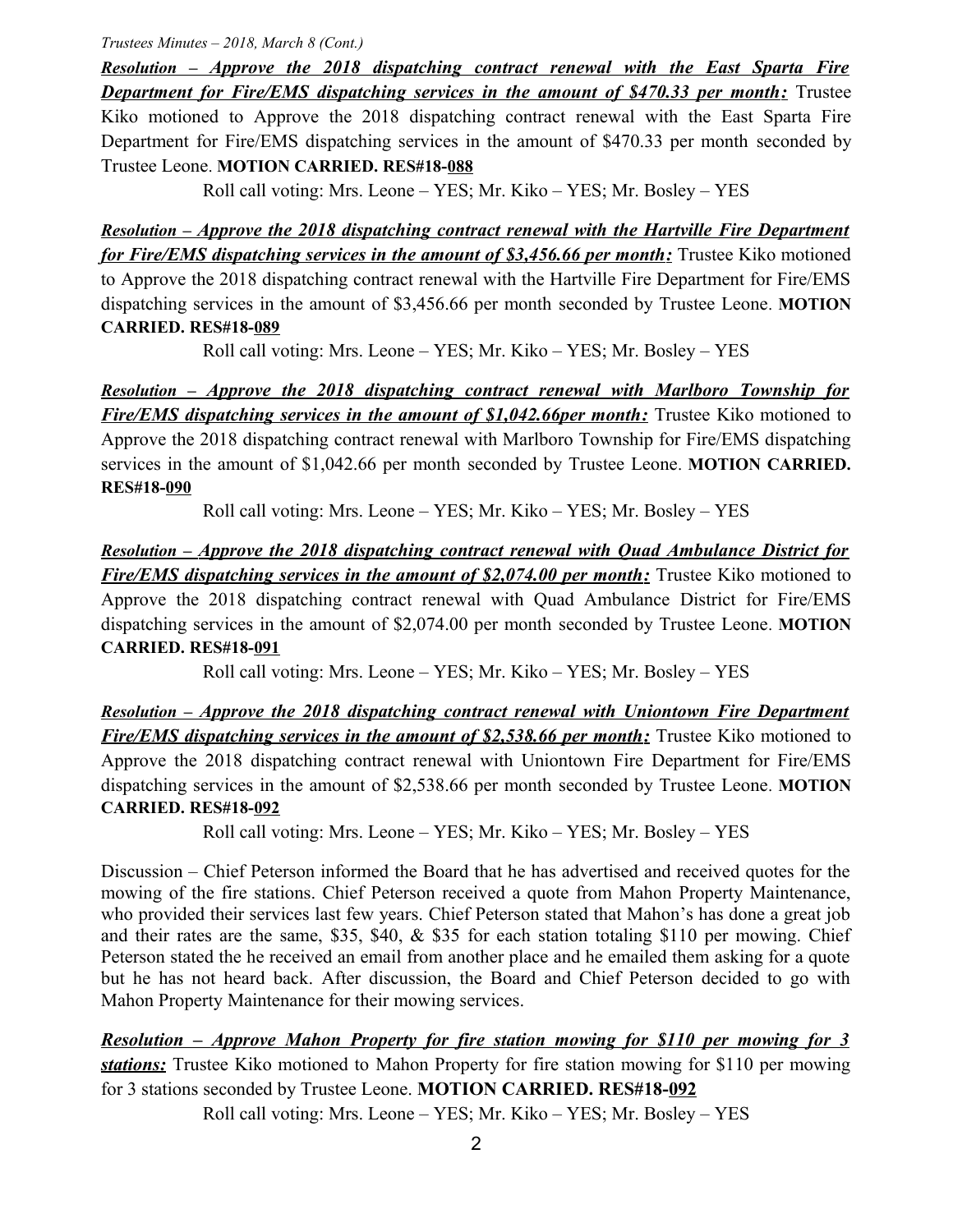### **ROAD DEPARTMENT:** *(Jamie May, Interim Rd. Superintendent)*

*Resolution – Approve March 8, 2018 Road Report:* Trustee Kiko motioned to approve the Road Report for March 8, 2018 seconded by Trustee Leone. **MOTION CARRIED. RES#18-094** Roll call voting: Mrs. Leone – YES; Mr. Kiko – YES; Mr. Bosley – YES

Discussion – Interim Road Superintendent Jamie May asked the Board to accept the resignation of road worker David Heck. Trustee Bosley stated that this is a big loss and asked Jamie if there was any way to talk to him through this. Mr. May stated he didn't think so but maybe they could meet with him and discuss it. Trustee Bosley stated the Board will accept is resignation, but to let him know they are willing to work with him.

*Resolution – Accept Resignation of Road Worker David Heck effective March 23, 2018:* Trustee Kiko motioned to Accept resignation of Road Worker David Heck effective March 23, 2018 seconded by Trustee Leone. **MOTION CARRIED. RES#18-095**

Roll call voting: Mrs. Leone – YES; Mr. Kiko – YES; Mr. Bosley – YES

Discussion – The Board held a discussion regarding the GPS systems for the Road Dept. vehicles. Trustee Leone stated that she is ready to move on it. Trustee Kiko stated if we had a Road Superintendent to manage it or if it's something that is really needed and he doesn't think we need it. Trustee Bosley stated that with time you'll see when we have routine complaints of someone going too fast, doing something wrong, or they are somewhere they're not suppose to be, this will settle all of that. Trustee Kiko asked if it's just a 1-year contract and there's not cost for the equipment. Trustee Leone stated right, it's a 1-year contract and its free installation & free equipment with an \$18.99 per vehicle fee. The Board decided to approve the GPS systems for the Road Dept. vehicles.

*Resolution – Approve GPS Service with Quartix for GPS on Road Dept. vehicles at a rate of \$18.99 per vehicle per month for 1-year:* Trustee Bosley motioned to Approve GPS Service with Quartix for GPS on Road Dept. vehicles at a rate of \$18.99 per vehicle per month for 1-year seconded by Trustee Leone. **MOTION CARRIED. RES#18-096**

Roll call voting: Mrs. Leone – YES; Mr. Kiko – YES; Mr. Bosley – YES

Discussion – The Board held a discussion regarding the proposed contract with Stark-Tusc. -Wayne Solid Waste District for the compost area at the Township Garage that is currently closed. Trustee Bosley encouraged everyone in attendance to contact the County Commissioners regarding this issue. After discussion, the Board decided to contact the Prosecutor's office regarding the agreement from Solid Waste and decided to take no action.

Discussion – Interim Road Superintendent Jamie May informed the Board he spoke with Gary Connor regarding some projects. Gary informed Jamie the Swallen job probably won't happen till next year, if then or if more money comes up they might do it this year but it's not looking too good. Trustee Bosley asked if Fruitland was still on. Mr. May stated yes and that he would like to purchase the pipe for Fruitland tomorrow at the Marlboro Supply open house. The Board agreed. After, discussion Mr. May asked the Board if he could be excused to keep an eye out on the weather. The Board agreed and excused Jamie for the rest of the meeting.

## **ZONING DEPARTMENT:** *(Floyd Fernandez, Interim Inspector)*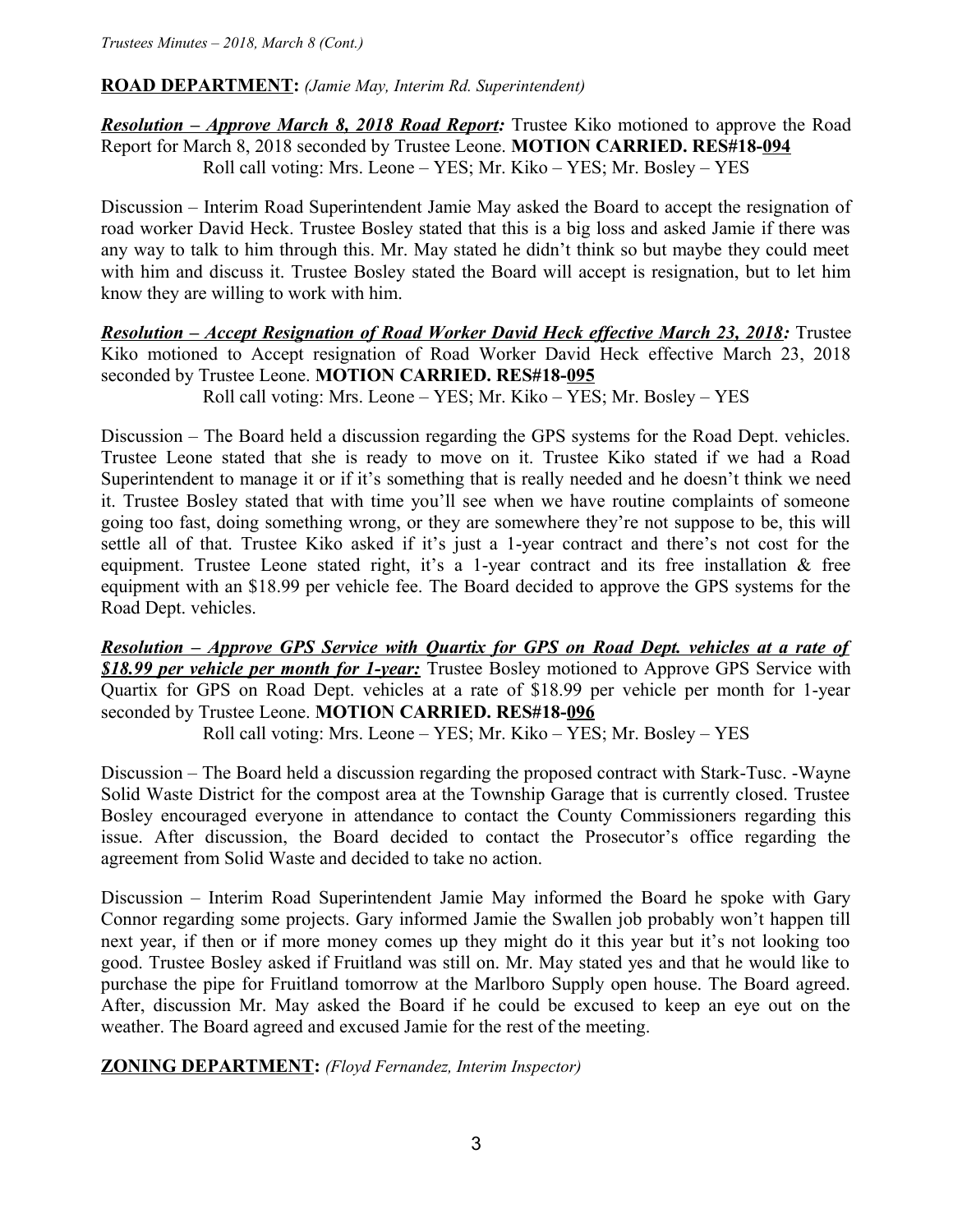*Trustees Minutes – 2018, March 8 (Cont.)*

*Resolution – Approve March 8, 2018 Zoning Report:* Trustee Kiko motioned to approve the Zoning Report for March 8, 2018 seconded by Trustee Leone. **MOTION CARRIED. RES#18-097** Roll call voting: Mrs. Leone – YES; Mr. Kiko – YES; Mr. Bosley – YES

*Resolution – Approve February 2018 Zoning Report for Stark County Auditor:* Trustee Kiko motioned to approve the February 2018 Zoning Report for Stark County Auditor seconded by Trustee Leone. **MOTION CARRIED. RES#18-098**

Roll call voting: Mrs. Leone – YES; Mr. Kiko – YES; Mr. Bosley – YES

Discussion – Interim Zoning Inspector Floyd Fernandez asked the Board to waive he Notice of Appeal fee for the re-hearing. Trustee Kiko asked if this was for the appeal with the  $2<sup>nd</sup>$  hearing. Mr. Fernandez stated yes. Trustee Bosley asked if this was for the appeal that ended in a tie. Mr. Fernandez stated yes. Trustee Bosley stated that he agrees to waive the fee. Township Secretary Shelby Dieffenbaugher informed the Board the hearing was held last night and the Board denied the appeal.

*Resolution – Waive Notice of Appeal Fee for re-hearing:* Trustee Kiko motioned to waive notice of appeal fee for re-hearing seconded by Trustee Leone. **MOTION CARRIED. RES#18-099** Roll call voting: Mrs. Leone – YES; Mr. Kiko – YES; Mr. Bosley – YES

Discussion – Interim Zoning Inspector Floyd Fernandez informed the Board about a building at 5244 Broadway that is insecure and unsafe. Mr. Fernandez provided letters from the Fire Dept. and Building Dept. to the Board and has backing from the Health Dept., so Mr. Fernandez suggests to the Board to hold a public hearing to give the owner 30 days' notice and proceed with demolition. Trustee Bosley asked Mr. Fernandez to start with the abatement process by contacting the Prosecutor. Discussion followed.

Discussion – Interim Zoning Inspector Floyd Fernandez informed the Board that he was approached by a resident about putting a 777 at the 6500 Block of Columbus Rd. Trustee Bosley asked if that is in our Township. Mr. Fernandez stated yes, and he didn't know what the Board would like him to do because there is nothing in the Zoning Book. Mr. Fernandez stated he would like to deny it because of lack of parking and it is close to a church. Trustee Bosley stated Mr. Fernandez should contact the Prosecutor and see what they say. Mr. Fernandez stated he contacted other townships to see what their regulations were. Fiscal Officer Brian Kandel suggested having the Zoning Commission look into this. Trustee Bosley suggests to Mr. Fernandez to send a letter to the Prosecutor and if they say you can deny it than deny it or if they say no than don't deny it.

Discussion – Trustee Bosley informed the audience the Board is planning to hold interviews on April 12 for the Zoning Inspector position. The time for the interviews will be determined depending on the number of applications each Trustee will pick to interview.

# **FISCAL OFFICER:** *(Brian Kandel)*

Discussion – Fiscal Officer Brian Kandel asked the Board to approve the 2018 permanent appropriations. The total is \$4,334,548.00. Fiscal Officer Kandel stated there is a carry over of \$300,000 for the paving due to the timing of the receiving of the invoice. Discussion followed.

*Resolution – Approve 2018 Permanent Appropriations in the amount of \$4,334,548:* **Trustee Kiko** motioned to Approve 2018 Permanent Appropriations in the amount of \$4,334,548 seconded by Trustee Leone. **MOTION CARRIED. RES#18-100**

Roll call voting: Mrs. Leone – YES; Mr. Kiko – YES; Mr. Bosley – YES

## **CONCERNS OF CITIZENS:**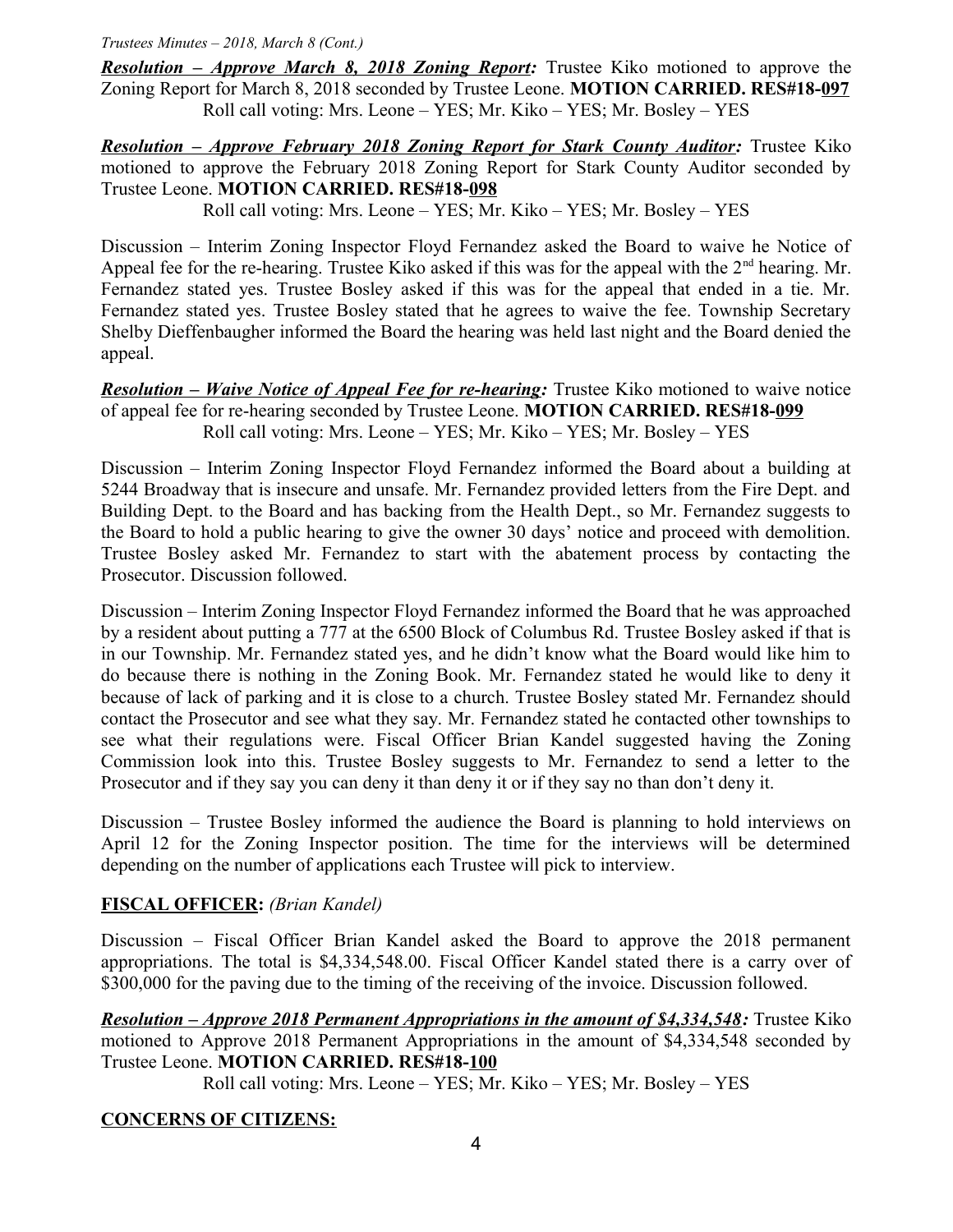*Donna Fuller of 5857 Rosedale* stepped to the podium regarding:

- Thank you to the Board for the 25-mph sign
- Concerned about residents not using the stop sign on Rosedale
- Questions about zoning for the Grange
- What is a 777
- Compost she will contact the Commissioners

Discussion – Ms. Fuller thanked the Board for having the 25-mph sign installed on her road and voiced her concerns that residents are not using the stop sign on her road. Ms. Fuller asked the Board about the zoning of the Grange and what a 777 is. Mr. Fernandez stated the property is probably zoned RR- Rural Residential. Trustee Bosley asked Ms. Fuller if she is asking if the property can be used as commercial. Ms. Fuller said yes. Trustee Kiko stated it may be nonconforming because it was built before zoning. The Board informed Ms. Fuller that a 777 is gaming/gambling. Discussion followed.

# *Don Keefe of 9020 Louisville* stepped to the podium regarding:

• Concerned about neighbor's trash on property

Discussion – Mr. Keefe voiced his concerns to the Board about a local trash company that went out of business and their neighbors have trash sitting out. Mr. Keefe asked the Board how the residents are supposed to handle this. The Board stated to contact Floyd regarding his concerns.

*Helena Film of 5551 Crock*. stepped to the podium regarding:

- Concerned about gravel road; wants to see it get paved
- Compost

Discussion – Ms. Film voiced her concerns to the Board about Crock being a gravel road and would like to see the road get paved. After discussion, Trustee Bosley informed Ms. Film they will have Jamie look into it for paving this year. Ms. Film informed the Board that she is off work tomorrow and she will contact the Commissioners about the compost.

# *Dawne Friedman of 5362 Francesca* stepped to the podium regarding:

- Francesca Project
- Chamber events moving to the Grange; will there be alcohol

Discussion – Ms. Friedman asked the Board where they are on the Francesca Project. Trustee Bosley stated that he is ready to do it and they will have to get the bidding process going if the Board agrees to do it and he's guessing they will have things for bids ready around April. Ms. Friedman asked if the Township is committed to the events at the Grange. The Board informed Ms. Friedman that it's an independent, Rhonda from the Chamber, came to provide information and Rich will be providing services. Ms. Friedman asked if alcohol will be provided. The Board stated yes, there will be a beer garden. Ms. Friedman voiced her concern about having alcohol at these events and if the Township will be responsible for paying the Sheriff's Dept. The Board informed her it's a Chamber event and they will be paying the Sheriff's Dept. Discussion followed.

# **TRUSTEES:** *(George Kiko, Jennifer Leone, Todd Bosley)*

 *Resolution – Approve Minutes for February 22, 2018 Meeting:* Trustee Kiko motioned to approve the written minutes for February 22, 2018 Meeting seconded by Trustee Leone. **MOTION CARRIED. RES#18-101**

Roll call voting: Mrs. Leone – YES; Mr. Kiko – YES; Mr. Bosley – YES